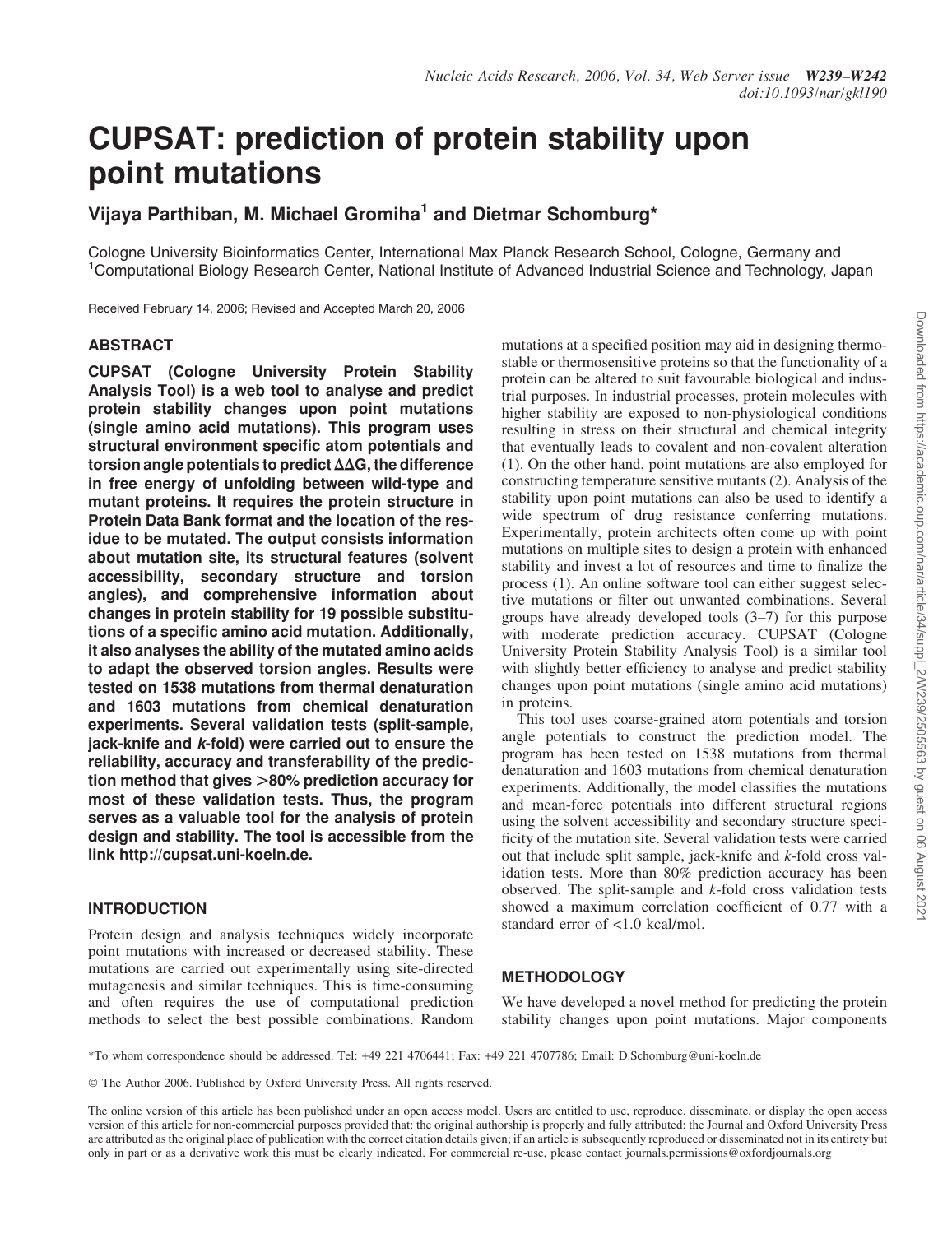that construct the prediction model are the atom potentials and torsion angle potentials. These were derived from a set of 4024 non-redundant protein structures obtained from PISCES web server (8). The atomic level organization of potentials exhibits a wide coverage of local and non-local interactions. For the atom potentials, a radial pair distribution function with an atom classification system has been used. Here, the atoms are classified into 40 different types (9) according to their location, connectivity and chemical nature. Boltzmann's energy values were then calculated from the radial pair distribution of amino acid atoms (10).

Similarly, torsion angle potentials were derived from the distribution of angles  $\phi$  and  $\psi$  for all the amino acids over 4024 protein chains. After calculating Boltzmann' energy values, a Gaussian apodization function (11) has been applied to assign favourable energy values for the neighbouring orientations of observed  $\phi$ – $\psi$  combinations. This is useful for mutations that adapt slightly altered orientations.

To improve accuracy and specificity of prediction, the mutations and mean-force potentials were classified according to different structural regions. Initially, the secondary structure specificity of mutations and mean-force potentials was implemented and the amino acids were classified into helices, sheets and others. Later, the amino acids belonging to each of these secondary structure elements were further subdivided according to their solvent accessibility (12). Thus, the prediction model has been constructed.

The criteria to evaluate prediction model quality can be divided into two principal steps: the ability to show high correlation (with minimized standard error) between the predicted and experimental  $\Delta\Delta G$  of selected mutations with high accuracy to predict the change in stability, and the ability to satisfy multiple validation tests to prove its reliability, accuracy and transferability. Split-sample validation, jack-knife test and *k*-fold cross validation tests (3-, 4- and 5-fold) were carried out to prove these features.

# RESULTS

The experimental point mutation data were derived from ProTherm database (13) and literature (14–16). Totally, 1538 mutations were derived from thermal denaturation experiments (with known  $\Delta\Delta G$ ) and 1603 mutations were derived from chemical (denaturants such as urea or guanidine hydrochloride) denaturation experiments (with  $\Delta\Delta GH_2O$ ). Separate prediction models were developed for these experiments.

For the thermal denaturation experiments, the overall correlation (Pearson's correlation coefficient) between the predicted and experimental energy values was observed to be 0.87 for 1538 mutations with 85.3% of the mutations correctly predicted to be either stabilizing or destabilizing. However, the correlation was only 0.55 with 75% accuracy before the classification of mutations according to their solvent accessibility and secondary structure specificity. Same classification has been applied for mutations from chemical denaturation experiments which showed an overall correlation of 0.78 (SE 0.96 kcal/mol) with a prediction accuracy of 84.65% for 1603 mutations.

Most of the validation tests showed >80% of the mutations correctly predicted for both thermal and chemical stability



Figure 1. Correlation coefficient (a) and prediction accuracy (b) between experimental and predicted  $\Delta\Delta G$  from thermal (1518 mutations after the removal of 20 outliers) and chemical denaturation experiments (1581 mutations after the removal of 22 outliers). Three validation tests were carried out: Split-sample (Train-Test), Jack-knife (JK) and *k*-fold (3-, 4-, 5-fold) cross validation tests.

values (Figure 1b). For thermal  $\Delta\Delta G$  values, the split sample and 5-fold cross validation tests showed a maximum correlation coefficient of 0.77 respectively (Figure 1a). The standard error of these tests remained to be <1 kcal/mol for these tests. For the experimental  $\Delta\Delta\text{GH}_2\text{O}$  values, 5-fold cross validation showed a correlation of 0.7 with a standard error of 1.15 kcal/mol. Thus, the algorithm has been tested for its reliability to accurately predict new mutations.

#### COMPARISON WITH OTHER METHODS

Gilis and Rooman (5) developed statistical potentials to predict the stability changes upon mutations, but the work used only very few mutations due to scarcity of data. Guerois *et al*. (6) developed a set of empirical energy functions with known interactions and showed a correlation 0.75 between the experimental and predicted energy values for 1088 mutants from chemical denaturation experiments. Capriotti *et al*. (3,17) developed neural networks and support vector machines (SVMs) with a prediction accuracy of 80%. Cheng *et al*. (4) also used SVMs and reported an accuracy of 84%. Our previous method (18) based on average assignment showed an accuracy, correlation and standard error, respectively, in the range of 84–89%,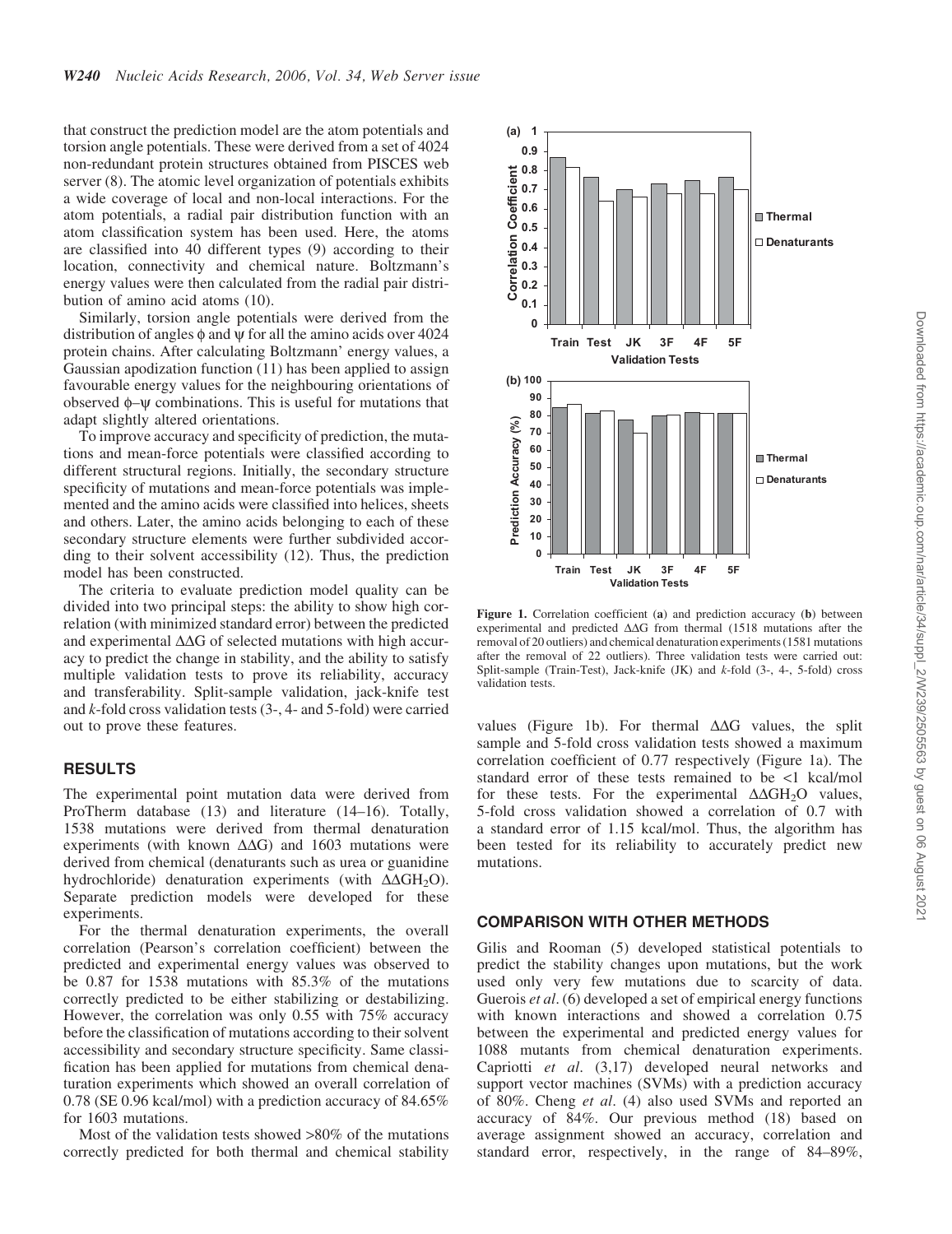0.64–0.80 and 0.64–1.03 kcal/mol, and this method is applicable only to the pairs of mutants that are available in the training dataset. The present method predicted the stability of protein mutants with an accuracy in the range of 80–87% with a standard error of 0.78–1.15 kcal/mol which is comparable with or better than other methods in the literature. In addition, CUPSAT is relatively faster than many of the currently available algorithms. Usage of neural networks or SVMs may exhibit bottlenecks in program runtime for other cases.

# SERVER OPTIONS

The application server mainly includes two modules, accessible from the 'Run CUPSAT' menu item: predicting mutant stability from already existing protein (Protein Data Bank, PDB) structures and custom structures. For the latter, the protein structure file must be formatted according to PDB format and uploaded to the CUPSAT server. This module is either needed for the proteins for which the structure has not yet been submitted to PDB, or used for the modelled structures.

#### Mutant stability from existing PDB structures

This module uses the structures available in the PDB. The details of the mutation site needed for the input are the residue number as well as the actual residue name present at that position. The prediction model has been developed using  $\Delta\Delta G$  or  $\Delta\Delta GH_2O$  values, derived either from thermal or chemical denaturation experiments, respectively. So, an option should additionally be selected by the user to deploy either of these models for predicting mutant stability.

Upon submission, the details of the mutation site are checked with the protein structure, accessing the PDB structure file. In some cases, the specified PDB structure may either contain only one chain identifier or have no identifier explicitly present in the structure. Respectively, the algorithm assumes that the specified residue ID belongs to the single chain present in the structure. On the other hand, multiple chains may be present in a protein structure with only one chain having the specified residue at the specified position. In this case, the algorithm assumes that the given mutation site corresponds to that chain. For all other cases, chain ID must be selected from the drop down menu populated in the next screen.

Once the details of mutation site have been submitted to the server, the server shows the structural details (solvent accessibility, secondary structure specificity and main torsion angles) of the mutation site. These details were derived from the DSSP (19) output generated for those PDB files. Upon clicking 'Proceed', the next screen shows comprehensive stability information for 19 possible substitutions (Figure 2). These include the overall stability change calculated using the atom and torsion angle potentials together, the adaptation (favourable or unfavourable) of the observed torsion angle combination and the predicted  $\Delta\Delta G$ . The negative and positive predicted  $\Delta\Delta G$  values mean the destabilizing and stabilizing effect, respectively. Context specific reporting is available for the PDB IDs that are either missing in the local repository or erroneous.

| <b>Mutation Site</b>                                                                                                                                                                                                                    |                          |                       |              |                                             |                                    |  |
|-----------------------------------------------------------------------------------------------------------------------------------------------------------------------------------------------------------------------------------------|--------------------------|-----------------------|--------------|---------------------------------------------|------------------------------------|--|
| <b>PDB</b>                                                                                                                                                                                                                              | Chain                    |                       | Wild type AA |                                             | <b>Residue ID</b>                  |  |
| 1 <sub>RPT</sub>                                                                                                                                                                                                                        | ∩                        |                       | THR          |                                             | 11                                 |  |
|                                                                                                                                                                                                                                         |                          |                       |              |                                             |                                    |  |
| <b>Structural Features</b>                                                                                                                                                                                                              |                          |                       |              |                                             |                                    |  |
| SS element                                                                                                                                                                                                                              |                          | Solvent accessibility |              |                                             | Torsion angles $(\varphi, \psi)$   |  |
| Other (turns, coils, etc.)                                                                                                                                                                                                              |                          | 49.75%                |              | $-69.7$ <sup>o</sup> , $-41.1$ <sup>o</sup> |                                    |  |
|                                                                                                                                                                                                                                         |                          |                       |              |                                             |                                    |  |
| <b>Amino Acid Mutations</b>                                                                                                                                                                                                             |                          |                       |              |                                             |                                    |  |
| Amino acid                                                                                                                                                                                                                              | <b>Overall Stability</b> |                       | Torsion      |                                             | <b>Predicted AAG</b><br>(kcal/mol) |  |
| GL Y                                                                                                                                                                                                                                    | Destabilising            |                       | Unfavourable |                                             | $-0.43$                            |  |
| <b>ALA</b>                                                                                                                                                                                                                              | Destabilising            |                       | Favourable   |                                             | $-0.41$                            |  |
| VAL                                                                                                                                                                                                                                     | Destabilising            |                       | Favourable   |                                             | $-0.95$                            |  |
| T FU                                                                                                                                                                                                                                    | Destabilising            |                       | Favourable   |                                             | $-0.6$                             |  |
| TLE <sup></sup>                                                                                                                                                                                                                         | Destabilising            |                       | Favourable   |                                             | $-0.23$                            |  |
| MET                                                                                                                                                                                                                                     | Stabilising              |                       | Favourable   |                                             | 0.6                                |  |
| PRO                                                                                                                                                                                                                                     | Destabilising            |                       | Unfavourable |                                             | $-1.04$                            |  |
| <b>TRP</b>                                                                                                                                                                                                                              | Destabilising            |                       | Unfavourable |                                             | $-1.64$                            |  |
| <b>SER</b>                                                                                                                                                                                                                              | Destabilising            |                       | Unfavourable |                                             | $-0.02$                            |  |
| PHF                                                                                                                                                                                                                                     | Destabilising            |                       | Unfavourable |                                             | $-1.22$                            |  |
| <b>GLN</b>                                                                                                                                                                                                                              | Destabilising            |                       | Favourable   |                                             | $-0.64$                            |  |
| <b>LYS</b>                                                                                                                                                                                                                              | Destabilising            |                       | Favourable   |                                             | $-0.29$                            |  |
| <b>TYR</b>                                                                                                                                                                                                                              | Destabilising            |                       | Unfavourable |                                             | $-1.06$                            |  |
| <b>ASN</b>                                                                                                                                                                                                                              | Destabilising            |                       | Unfavourable |                                             | $-0.41$                            |  |
| <b>CYS</b>                                                                                                                                                                                                                              | Stabilising              |                       | Unfavourable |                                             | 0.87                               |  |
| GLU                                                                                                                                                                                                                                     | Stabilising              |                       | Favourable   |                                             | 0.09                               |  |
| ASP                                                                                                                                                                                                                                     | Stabilising              |                       | Unfavourable |                                             | 0.07                               |  |
| ARG                                                                                                                                                                                                                                     | Destabilising            |                       | Favourable   |                                             | $-0.83$                            |  |
| <b>HIS</b>                                                                                                                                                                                                                              | Destabilising            |                       | Unfavourable |                                             | $-1.21$                            |  |
| Note: Overall stability is calculated from atom potentials and torsion angle potentials. In<br>case of unfavourable torsion angles, the atom potentials may have higher impact on stability<br>which results in a stabilising mutation. |                          |                       |              |                                             |                                    |  |

Figure 2. The prediction results that show comprehensive information about mutation site, secondary structural features and the information about stability change.

#### Mutant stability from custom protein structures

When a protein structure is not available in the PDB, this module can be used to upload a protein structure in PDB format (20). The atom coordinates of the uploaded structure must be formatted according to PDB file formats guide (version 2.2). Once the upload is complete, the details, such as file size and name of the uploaded structure are briefly shown. Upon confirmation, the rest of process continues as specified in the previous module (Figure 2).

The CUPSAT accesses the local PDB repository that is updated once a month. Basic documentation has been given in the help menu. The energy plots for the torsion angle potential have also been included with 'Torsion angles' menu item. It includes the plots of Boltzmann's energy values for 360\*360 combinations of  $\phi$  and  $\psi$ . Limited support is also available for the users through the feedback form.

# ACKNOWLEDGEMENTS

The development of CUPSAT web server is supported by the IMPRS (International Max Planck Research School) and the CUBIC project funded by the BMBF (Federal Ministry of Education and Research), Germany. Funding to pay the Open Access publication charges for this article was also provided by these projects.

*Conflict of interest statement.* None declared.

#### **REFERENCES**

- 1. Shirley,B.A. (1995) *Protein Stability and Folding: Theory and Practice*. Humana Press, Totowa, NJ.
- 2. Lorincz,A.T. and Reed,S.I. (1986) Sequence analysis of temperature-sensitive mutations in the *Saccharomyces cerevisiae* gene CDC28. *Mol. Cell. Biol.*, 6, 4099–4103.